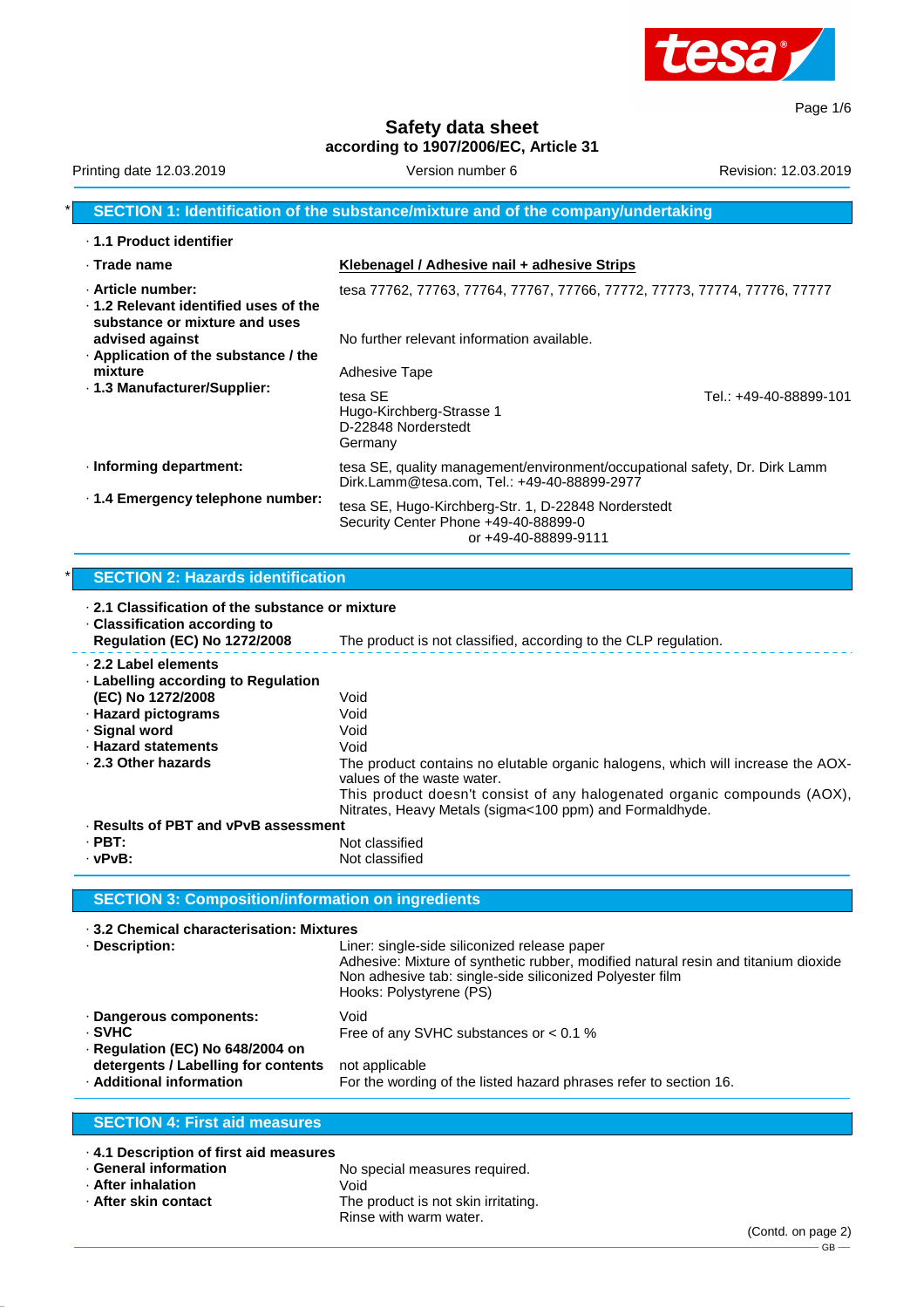

Page 2/6

# **Safety data sheet**

|                    | according to 1907/2006/EC, Article 31                                                                                                                                                                                                                                               |                                                                                                                                                                                                                               |  |
|--------------------|-------------------------------------------------------------------------------------------------------------------------------------------------------------------------------------------------------------------------------------------------------------------------------------|-------------------------------------------------------------------------------------------------------------------------------------------------------------------------------------------------------------------------------|--|
|                    | Version number 6<br>Revision: 12.03.2019                                                                                                                                                                                                                                            | Printing date 12.03.2019                                                                                                                                                                                                      |  |
|                    | Trade name Klebenagel / Adhesive nail + adhesive Strips                                                                                                                                                                                                                             |                                                                                                                                                                                                                               |  |
| (Contd. of page 1) | Void<br>In case of persistent symptoms consult physician.<br>No further relevant information available.                                                                                                                                                                             | · After eye contact<br>· After swallowing<br>. 4.2 Most important symptoms and<br>effects, both acute and delayed                                                                                                             |  |
|                    | No further relevant information available.                                                                                                                                                                                                                                          | . 4.3 Indication of any immediate<br>medical attention and special<br>treatment needed                                                                                                                                        |  |
|                    |                                                                                                                                                                                                                                                                                     | <b>SECTION 5: Firefighting measures</b>                                                                                                                                                                                       |  |
|                    | CO2, extinguishing powder or water jet. Fight larger fires with water jet or alcohol-<br>resistant foam.                                                                                                                                                                            | · 5.1 Extinguishing media<br>· Suitable extinguishing agents                                                                                                                                                                  |  |
|                    | Can be released in case of fire:<br>Nitrogen oxide (NOx)<br>Carbon monoxide (CO)<br>Under certain fire conditions, traces of other toxic gases cannot be excluded.                                                                                                                  | .5.2 Special hazards arising from the<br>substance or mixture                                                                                                                                                                 |  |
|                    | Put on breathing apparatus.<br>Do not inhale explosion gases or combustion gases.                                                                                                                                                                                                   | · 5.3 Advice for firefighters<br>· Protective equipment:                                                                                                                                                                      |  |
|                    | <b>SECTION 6: Accidental release measures</b>                                                                                                                                                                                                                                       |                                                                                                                                                                                                                               |  |
|                    | Not required.<br>No special measures required.<br>Collect mechanically.<br>No dangerous materials are released.<br>See Section 7 for information on safe handling<br>See Section 8 for information on personal protection equipment.<br>See Section 13 for information on disposal. | 6.1 Personal precautions, protective<br>equipment and emergency<br>procedures<br>.6.2 Environmental precautions:<br>⋅ 6.3 Methods and material for<br>containment and cleaning up:<br>$\cdot$ 6.4 Reference to other sections |  |
|                    |                                                                                                                                                                                                                                                                                     | <b>SECTION 7: Handling and storage</b>                                                                                                                                                                                        |  |
|                    | The product is not developed and tested for use on human skin. The product<br>should not be presented that the consumer has the association of chewing gum.<br>No special measures required.                                                                                        | · 7.1 Precautions for safe handling                                                                                                                                                                                           |  |
|                    | No special measures required.                                                                                                                                                                                                                                                       | · Information about protection<br>against explosions and fires:                                                                                                                                                               |  |
|                    | · 7.2 Conditions for safe storage, including any incompatibilities<br>No special requirements.<br>Not required.                                                                                                                                                                     | · Storage<br>· Requirements to be met by<br>storerooms and containers:<br>· Information about storage in one<br>common storage facility:<br>· Further information about storage                                               |  |
|                    |                                                                                                                                                                                                                                                                                     |                                                                                                                                                                                                                               |  |

## **SECTION 8: Exposure controls/personal protection**

· **Additional information about design**

No further data; see item 7.

(Contd. on page 3)  $-$  GB  $-$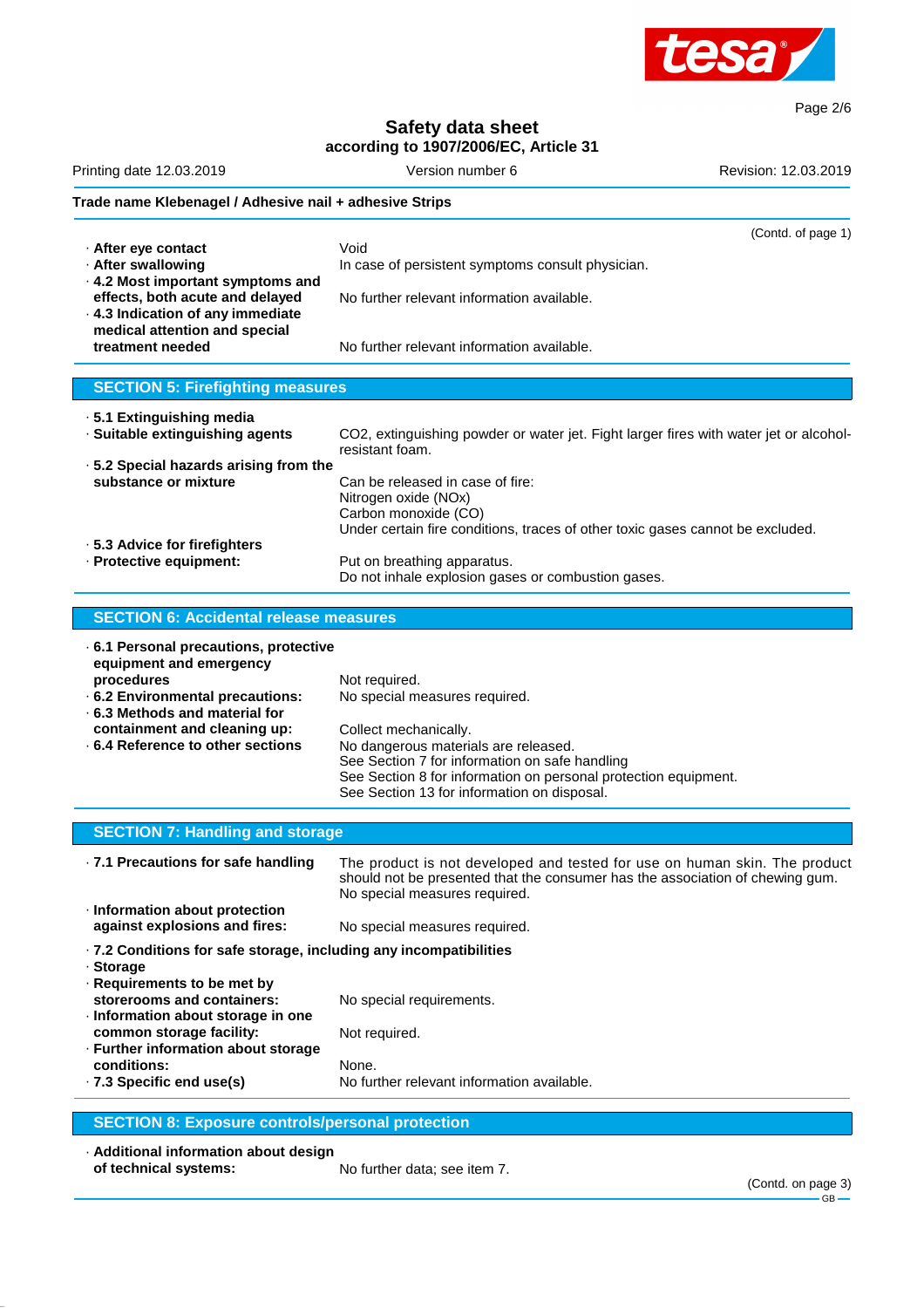

# **Safety data sheet**

**according to 1907/2006/EC, Article 31**

Printing date 12.03.2019 **Version number 6** Revision: 12.03.2019 **Revision: 12.03.2019 Trade name Klebenagel / Adhesive nail + adhesive Strips**

(Contd. of page 2)

Page 3/6

| 8.1 Control parameters<br>· Components with critical values that require monitoring at the workplace:<br>· Additional information:                      | The lists that were valid during the compilation were used as basis.    |
|---------------------------------------------------------------------------------------------------------------------------------------------------------|-------------------------------------------------------------------------|
| 8.2 Exposure controls<br>· Personal protective equipment<br>· Breathing equipment:<br>· Protection of hands:<br>· Eye protection:<br>· Body protection: | Not required.<br>Not required.<br>Not required.<br>Not required.        |
| <b>SECTION 9: Physical and chemical properties</b>                                                                                                      |                                                                         |
| . 9.1 Information on basic physical and chemical properties<br>· General Information                                                                    |                                                                         |
| · Appearance:                                                                                                                                           |                                                                         |
| Form:<br>Colour:                                                                                                                                        | Solid.<br>White                                                         |
| · Smell:                                                                                                                                                | Nearly odourless                                                        |
| · Odour threshold:                                                                                                                                      | Not determined.                                                         |
| · pH-value:                                                                                                                                             | Not applicable.                                                         |
| · Change in condition<br><b>Melting point/freezing point:</b><br>Initial boiling point and boiling range: Not determined                                | Not determined                                                          |
| · Flash point:                                                                                                                                          | Not applicable                                                          |
| · Inflammability (solid, gaseous)                                                                                                                       | Not determined.                                                         |
| · Decomposition temperature:                                                                                                                            | Not determined.                                                         |
| · Self-inflammability:                                                                                                                                  | Product is not selfigniting.                                            |
| · Explosive properties:                                                                                                                                 | Product is not explosive.                                               |
| Critical values for explosion:<br>Lower:<br>Upper:                                                                                                      | Not determined.<br>Not determined.                                      |
| · Steam pressure:                                                                                                                                       | Not applicable.                                                         |
| · Density<br>· Relative density<br>· Vapour density<br>· Evaporation rate                                                                               | Not determined<br>Not determined.<br>Not applicable.<br>Not applicable. |
| · Solubility in / Miscibility with<br>Water:                                                                                                            | Unsoluble                                                               |
| · Partition coefficient: n-octanol/water:                                                                                                               | Not determined.                                                         |
| · Viscosity:<br>dynamic:<br>kinematic:                                                                                                                  | Not applicable.<br>Not applicable.                                      |
| · Solvent content:<br><b>Organic solvents:</b>                                                                                                          | 0.0%                                                                    |
| <b>Solids content:</b><br>. 9.2 Other information                                                                                                       | 100.0%<br>No further relevant information available.                    |

(Contd. on page 4)  $-$  GB  $\cdot$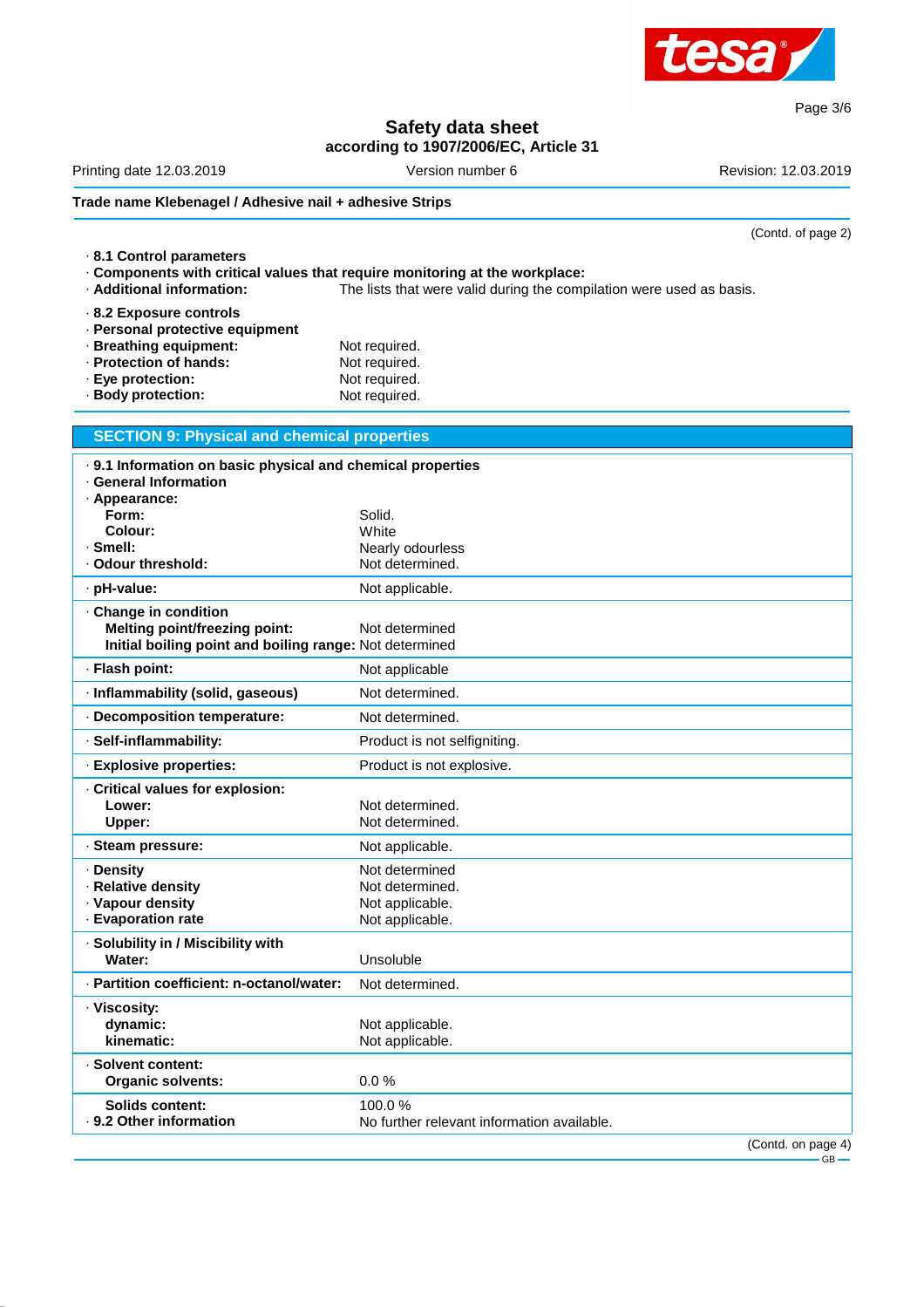

Page 4/6

# **Safety data sheet**

**according to 1907/2006/EC, Article 31**

Printing date 12.03.2019 **Version number 6** Revision: 12.03.2019 **Revision: 12.03.2019** 

(Contd. of page 3)

#### **Trade name Klebenagel / Adhesive nail + adhesive Strips**

| <b>SECTION 10: Stability and reactivity</b>       |                                                                         |  |  |  |  |
|---------------------------------------------------|-------------------------------------------------------------------------|--|--|--|--|
|                                                   |                                                                         |  |  |  |  |
| ⋅ 10.1 Reactivity                                 | No further relevant information available.                              |  |  |  |  |
| ⋅ 10.2 Chemical stability                         |                                                                         |  |  |  |  |
| · Thermal decomposition / conditions              |                                                                         |  |  |  |  |
| to be avoided:                                    | No decomposition if used according to specifications.                   |  |  |  |  |
| ⋅ 10.3 Possibility of hazardous                   |                                                                         |  |  |  |  |
| reactions                                         | No dangerous reactions known                                            |  |  |  |  |
| ⋅ 10.4 Conditions to avoid                        | No further relevant information available.                              |  |  |  |  |
| · 10.5 Incompatible materials:                    | No further relevant information available.                              |  |  |  |  |
| · 10.6 Hazardous decomposition                    |                                                                         |  |  |  |  |
| products:                                         | No dangerous decomposition products known                               |  |  |  |  |
|                                                   |                                                                         |  |  |  |  |
| <b>SECTION 11: Toxicological information</b>      |                                                                         |  |  |  |  |
| $\cdot$ 11.1 Information on toxicological effects |                                                                         |  |  |  |  |
| · Acute toxicity                                  | Based on available data, the classification criteria are not met.       |  |  |  |  |
| · Primary irritant effect:                        |                                                                         |  |  |  |  |
| · Skin corrosion/irritation                       | Based on available data, the classification criteria are not met.       |  |  |  |  |
| · Serious eye damage/irritation                   | Based on available data, the classification criteria are not met.       |  |  |  |  |
| · Respiratory or skin sensitisation               | Based on available data, the classification criteria are not met.       |  |  |  |  |
|                                                   | CMR effects (carcinogenity, mutagenicity and toxicity for reproduction) |  |  |  |  |
| · Germ cell mutagenicity                          | Based on available data, the classification criteria are not met.       |  |  |  |  |
| Carcinogenicity                                   | Based on available data, the classification criteria are not met.       |  |  |  |  |
| Danuaduath <i>i</i> a taviaitu                    | Deessi suususilakka siste tien alaasifisatisu suiteuja avaltaat uset    |  |  |  |  |

- · **STOT-single exposure** Based on available data, the classification criteria are not met.
- 

· **12.1 Toxicity**

· **Reproductive toxicity** Based on available data, the classification criteria are not met. · **STOT-repeated exposure** Based on available data, the classification criteria are not met. Based on available data, the classification criteria are not met.

#### **SECTION 12: Ecological information**

| $\cdot$ 12.1 loxicity                      |                                                                                                                    |  |  |  |
|--------------------------------------------|--------------------------------------------------------------------------------------------------------------------|--|--|--|
| · Aquatic toxicity:                        | No further relevant information available.                                                                         |  |  |  |
| ⋅ 12.2 Persistence and degradability       | No further relevant information available.                                                                         |  |  |  |
| ⋅ 12.3 Bioaccumulative potential           | No further relevant information available.                                                                         |  |  |  |
| ⋅ 12.4 Mobility in soil                    | No further relevant information available.                                                                         |  |  |  |
| · Additional ecological information:       |                                                                                                                    |  |  |  |
| According to recipe contains the           |                                                                                                                    |  |  |  |
| following heavy metals and                 |                                                                                                                    |  |  |  |
| compounds according to EC                  |                                                                                                                    |  |  |  |
| guideline NO. 76/464 EC:                   | Free of heavy metals (Pb, Cd, Hg, Cr6+)                                                                            |  |  |  |
|                                            | Free of Polybrominated Biphenyls (PBBs) and Polybrominated Diphenyl Ethers<br>(PBDEs) according to RoHS Directive. |  |  |  |
| · General notes:                           | Generally not hazardous for water.                                                                                 |  |  |  |
| ⋅ 12.5 Results of PBT and vPvB assessment  |                                                                                                                    |  |  |  |
| $\cdot$ PBT:                               | Not applicable.                                                                                                    |  |  |  |
| · vPvB:                                    | Not applicable.                                                                                                    |  |  |  |
| ⋅ 12.6 Other adverse effects               | No further relevant information available.                                                                         |  |  |  |
|                                            |                                                                                                                    |  |  |  |
| <b>SECTION 13: Disposal considerations</b> |                                                                                                                    |  |  |  |

|  |  | ⋅ 13.1 Waste treatment methods |
|--|--|--------------------------------|
|  |  |                                |

· **Recommendation** Smaller quantities can be disposed of with household garbage. Energy recovery: The product can be applied to a suitable waste incineration plant for mixed waste. Energy recovery by incineration in an approved waste incineration plant. Consider the applicable regulations of the country, the State or local area.

For larger amounts of waste: consult the authorities prior the disposal. (Contd. on page 5)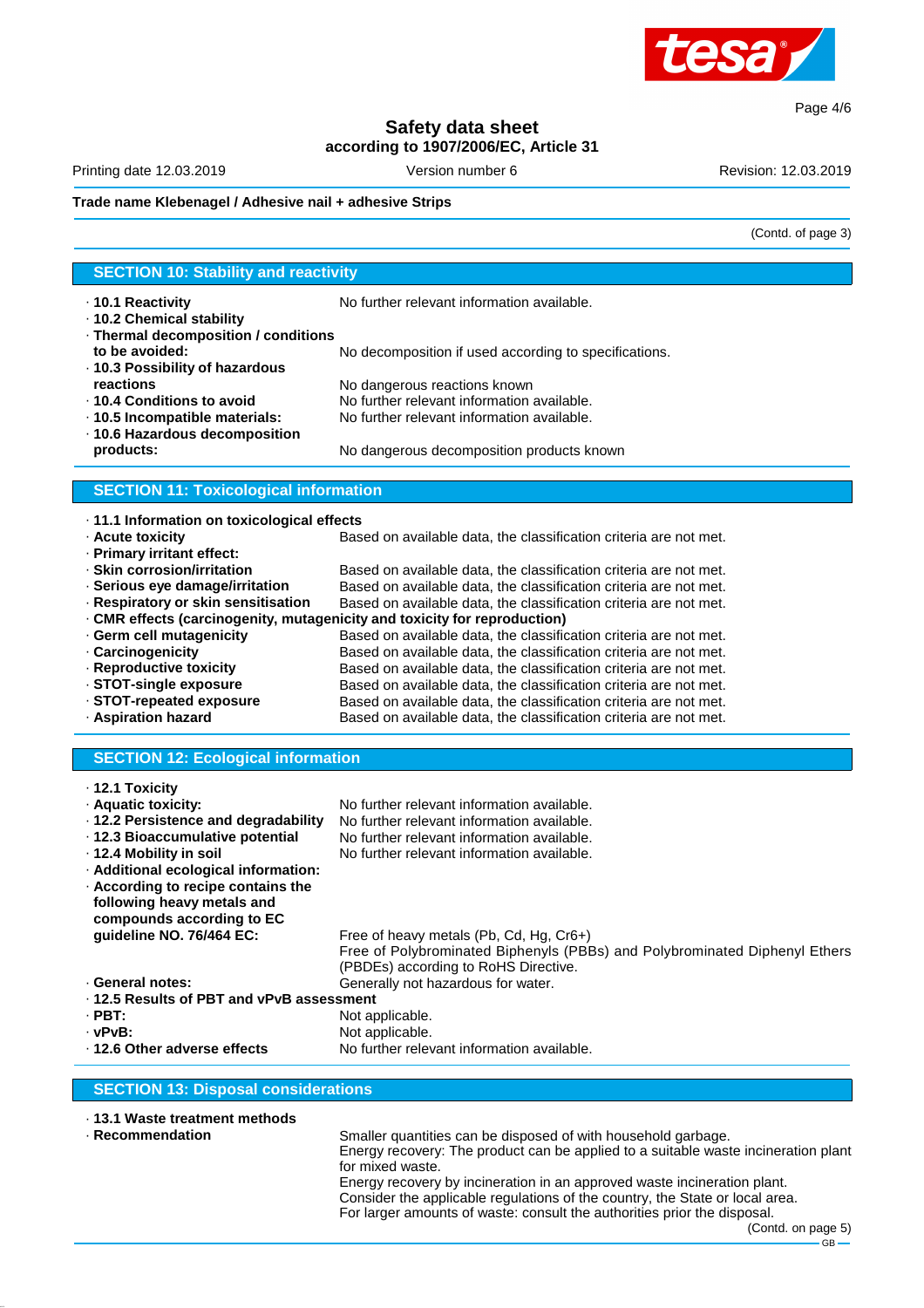

Page 5/6

### **Safety data sheet according to 1907/2006/EC, Article 31**

Printing date 12.03.2019 Version number 6 Revision: 12.03.2019

**Trade name Klebenagel / Adhesive nail + adhesive Strips**

|                                             | (Contd. of page 4)                                                                                                                                                                                                                        |
|---------------------------------------------|-------------------------------------------------------------------------------------------------------------------------------------------------------------------------------------------------------------------------------------------|
| · European waste catalogue (recommendation) |                                                                                                                                                                                                                                           |
| 15 01 06 mixed packaging                    |                                                                                                                                                                                                                                           |
| . Additional information about the          |                                                                                                                                                                                                                                           |
| European waste cataloque:                   | The assignment of a waste key number according to EC Decision 2000/532/EC in<br>connection with EU Directive 75/442/EC has to follow specific industry<br>requirements. The obove mentioned classification is only one possible proposal. |
| · Uncleaned packagings:                     |                                                                                                                                                                                                                                           |
| · Recommendation:                           | Disposal according to official regulations.<br>Emptied packagings can be disposed in regard to local / national recycling                                                                                                                 |

regulations such as Green Dot Program.

| <b>SECTION 14: Transport information</b>                                     |                                                                   |
|------------------------------------------------------------------------------|-------------------------------------------------------------------|
| $\cdot$ 14.1 UN-Number<br>· ADR, ADN, IMDG, IATA                             | Void                                                              |
| ⋅ 14.2 UN proper shipping name<br>· ADR, ADN, IMDG, IATA                     | Void                                                              |
| ⋅ 14.3 Transport hazard class(es)                                            |                                                                   |
| · ADR, ADN, IMDG, IATA<br>· Class                                            | Void                                                              |
| ⋅ 14.4 Packing group<br>· ADR, IMDG, IATA                                    | Void                                                              |
| · 14.5 Environmental hazards:<br>· Marine pollutant:                         | No.                                                               |
| 14.6 Special precautions for user                                            | Not applicable.                                                   |
| . 14.7 Transport in bulk according to Annex II of Marpol<br>and the IBC Code | Not applicable.                                                   |
| · Transport/Additional information:                                          | Not dangerous according to the above mentioned<br>specifications. |
| · UN "Model Regulation":                                                     | Void                                                              |

#### **SECTION 15: Regulatory information**

· **15.1 Safety, health and environmental regulations/legislation specific for the substance or mixture**

| Directive 2012/18/EU<br>· Named dangerous substances -<br><b>ANNEX I</b>                                                  | None of the ingredients is listed.                                                           |                    |
|---------------------------------------------------------------------------------------------------------------------------|----------------------------------------------------------------------------------------------|--------------------|
| · National regulations<br>· Additional classification according<br>to Decree on Hazardous Materials,<br><b>Annex III:</b> | Void                                                                                         |                    |
| Information about limitation of use:                                                                                      | Void                                                                                         |                    |
| $\cdot$ Decree to be applied in case of<br>technical fault:                                                               | Void                                                                                         |                    |
| · Water hazard class:<br>⋅ 15.2 Chemical safety assessment:                                                               | Generally not hazardous for water.<br>A Chemical Safety Assessment has not been carried out. | (Contd. on page 6) |